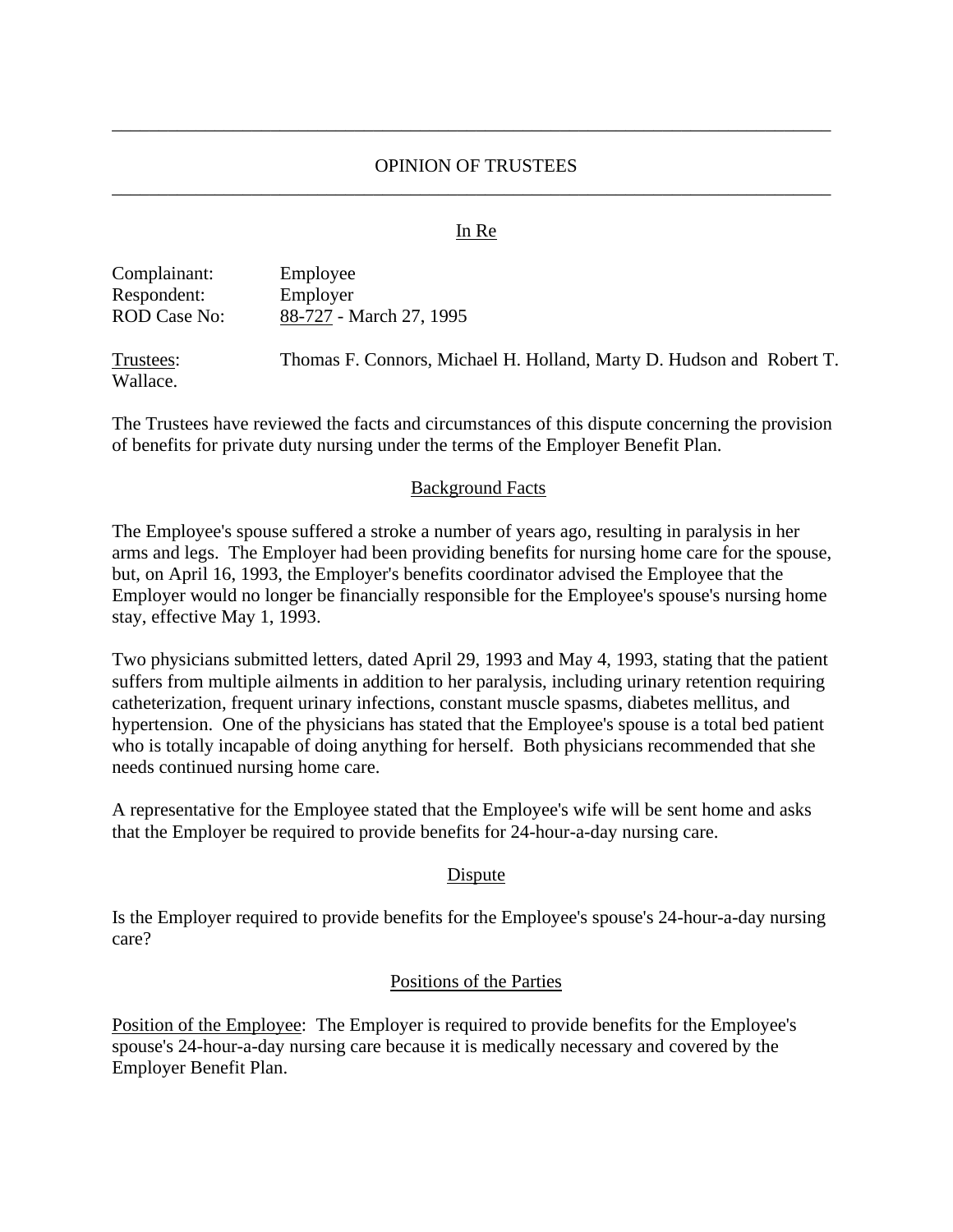Opinion of Trustees ROD Case No. 88-727 Page 2 Position of the Employer: The Employer is not required to provide benefits for the Employee's spouse's 24-hour-a-day nursing care because private duty nursing services are excluded under Article III. A. (11)(a) 7. of the Employer Benefit Plan. Pertinent Provisions

Article III.A.(5)(a) 1. states in pertinent part:

## (5) Skilled Nursing Care and Extended Care Units

(a) Skilled Nursing Care Facility

Upon determination by the attending physician that confinement in a licensed skilled nursing facility<sup>[1](#page-1-0)</sup> is medically necessary, to the extent that benefits are not available from Medicare or other State or Federal programs, benefits will be provided for:

1. skilled nursing care provided by or under the supervision of a registered

nurse;

Article III.A. $(6)(a)$  and  $(c)$  state:

# (6) Home Health Services & Equipment

(a) General Provisions

Benefits are provided for home health services, including nursing visits by registered nurses and home health aides, and various kinds of rehabilitation therapy, subject to the following conditions and approval of the Plan Administrator.

1. The Beneficiary must be under the care of a physician.

2. The Beneficiary's medical condition must require skilled nursing care, physical therapy, or speech therapy at least once in a 60-day period.

3. The physician must initiate a treatment plan and specify a diagnosis, the Beneficiary's functional limitations and the type and frequency of skilled services to be rendered.

4. The Beneficiary must be confined to his home. The services must be provided by a certified home health agency.

\* \* \* \* \* \*

<span id="page-1-0"></span><sup>1</sup> Skilled nursing care facility is limited to a skilled nursing carefacility which is licensed and approved by Federal Medicare.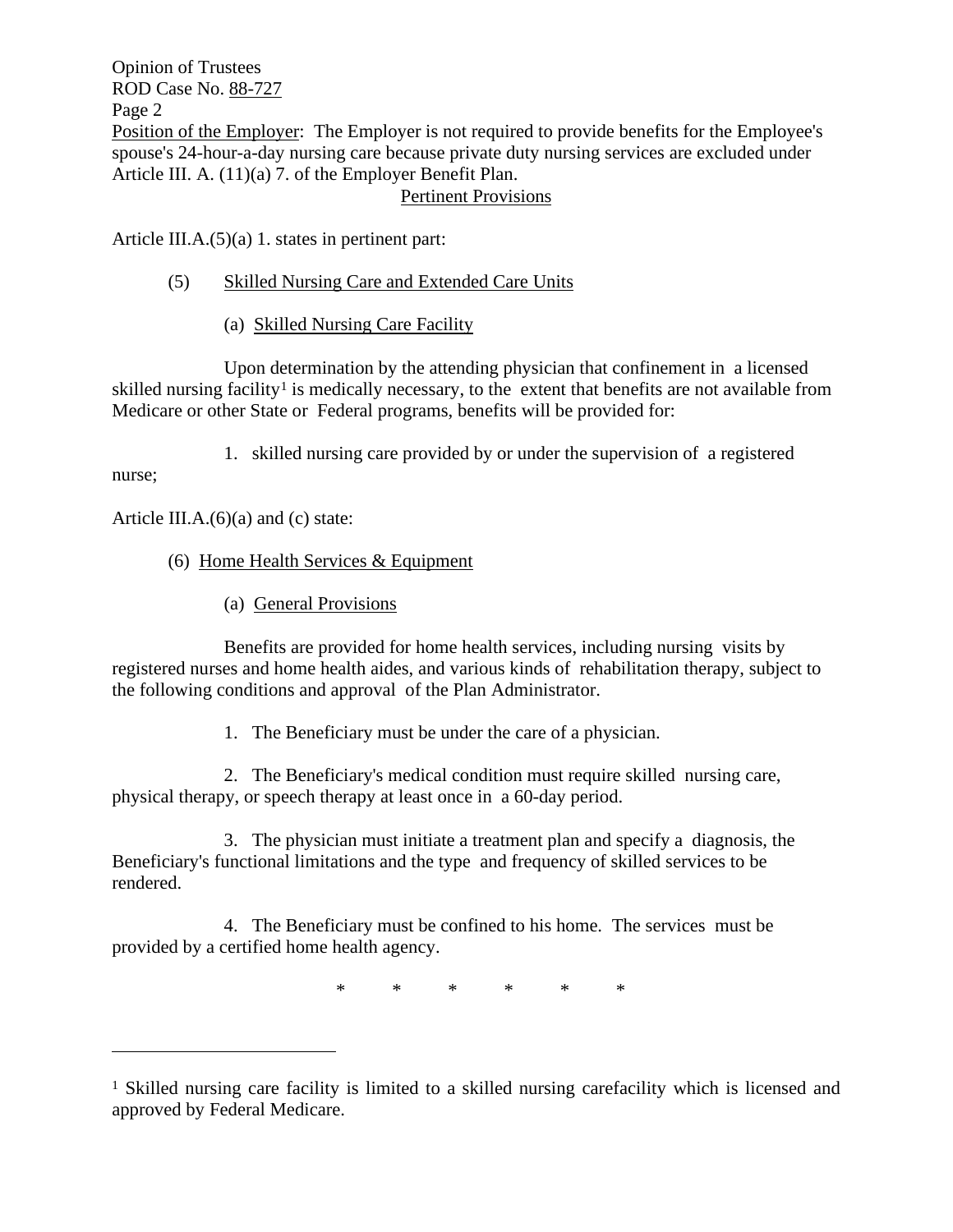Opinion of Trustees ROD Case No. 88-727 Page 3

(c) Skilled Nursing

Benefits are provided for skilled nursing care rendered by a registered nurse as a home health service when a Beneficiary's condition has not stabilized and a physician concludes that the Beneficiary must be carefully evaluated and observed by a registered nurse. The Plan Administrator may request an evaluation visit to the Beneficiary's home.

Article III. A. (11)(a) 7. of the Employer Benefit Plan states:

(a) In addition to the specific exclusions otherwise contained in the Plan, benefits are also not provided for the following:

7. Private duty nursing. If necessary to preserve life and certified as medically necessary by the attending physician and an Intensive Care Unit is unavailable, benefits are provided for private duty nursing services for up to 72 hours per inpatient hospital admission. In no event will payment be made for private duty nursing during a period of confinement in the Intensive Care Unit of a hospital.

## Discussion

Article III.A.(5)(a) 1. of the Employer Benefit Plan provides benefits for confinement in a Skilled Nursing Care Facility when determined to be medically necessary by the attending physician. Additionally, this provision provides for skilled nursing care by, or under, the supervision of a registered nurse, while confined in a Skilled Nursing Facility.

The provision of skilled nursing services on a continuous, around-the-clock basis, as proposed in this case, constitutes private duty nursing. Under Article III. A. (11)(a) 7. of the Employer Benefit Plan, private duty nursing services are excluded from coverage, except when provided under limited circumstances in an inpatient hospital setting.

Article III.A.(6)(a) sets forth the conditions under which home health services are eligible for benefits. It states that the patient must be under the care of a physician, that the condition must require skilled nursing care, physical therapy, or speech therapy at least once in a 60 day period, that the patient's physician must initiate the treatment plan and specify the diagnosis, the functional limitations, and the type and frequency of the services to be rendered, and finally, that the patient must be confined to his/her home and that the services must be rendered by a certified home health agency. Additionally, the treatment plan must receive prior approval by the Plan Administrator.

Article III.A.(6)(c) provides skilled nursing as a home health service in an outpatient setting when the patient's condition has not stabilized and her physician concludes that the patient must be carefully evaluated and observed by a registered nurse.

A Funds' medical consultant has reviewed this file to include the two letters from the Employee's spouse's physician, the discharge summary from the spouse's most recent hospital confinement, and the nursing home resident care plan, physician's orders, progress notes, nursing notes and